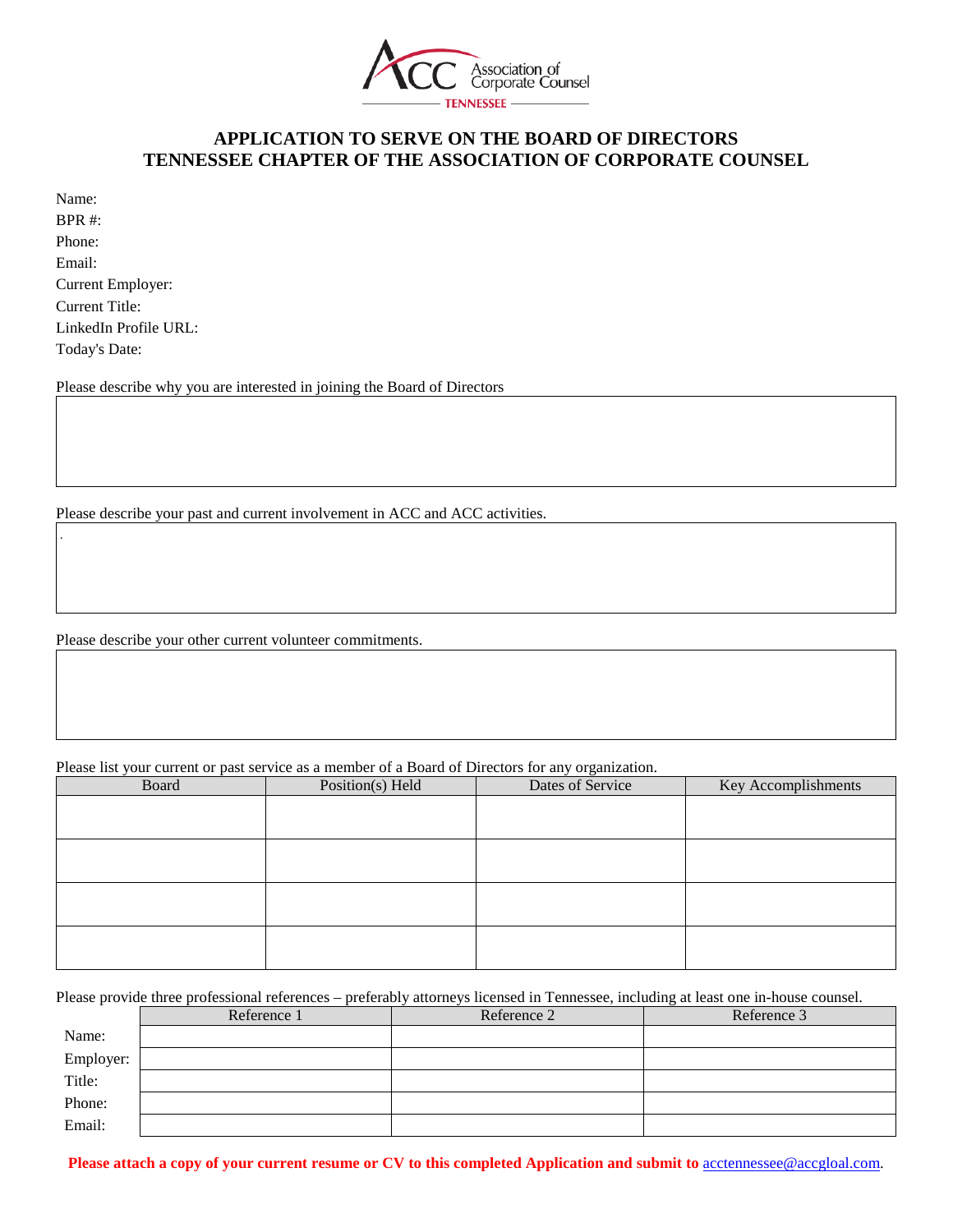

## **Tennessee Chapter of Association of Corporate Counsel**

# **Board of Directors Commitment Form**

I understand that serving on the Tennessee Chapter of Association of Corporate Counsel is a privilege that requires a significant time commitment. While serving on the Board of Directors, I agree to devote a reasonable amount of effort to my duties as a Board member, including, but not limited to:

- 1. Attendance by phone and active participation at regularly scheduled Board of Directors calls (no more than once per month). If I am unable to attend a regular scheduled Board meeting, I will notify the ACC TN Chapter Coordinator and President by email prior to the meeting;
- 2. Attendance at a minimum of 75% of the ACC TN functions in my region (East/Middle/West), including CLE programs, happy hours, in-person leadership meetings, Board retreats, and similar events (typically 1-2 per month);
- 3. To exercise reasonable diligence in reviewing materials prior to meetings and responding timely to Chapter communications, as requested;
- 4. Review and abide by the Chapter Bylaws and any other governing policies;

\_\_\_\_\_\_\_\_\_\_\_\_\_\_\_\_\_\_\_\_\_\_\_\_\_\_\_\_\_\_\_\_\_\_\_\_\_\_\_\_\_\_\_\_\_\_\_\_\_\_\_

- 5. Be familiar with and actively support the activities of all Chapter Committees;
- 6. Act as an advocate for ACC to my colleagues, recruit colleagues to become members of ACC, and assist in identifying fellow future Board members; and
- 7. Foster a sense of collegiality amongst the Board of Directors and the Chapter as a whole by abiding by the Chapter's guiding values: professionalism, accountability, transparency and candor.

\_\_\_\_\_\_\_\_\_\_\_\_\_\_\_\_\_\_\_\_\_\_\_\_\_\_\_\_\_\_\_\_\_\_\_\_\_\_\_\_\_\_\_\_\_\_\_\_\_\_\_ \_\_\_\_\_\_\_\_\_\_\_\_\_\_\_\_\_\_\_\_\_\_\_\_

Signature Date

Print Name

Please return signed form to [acctennessee@accglobal.com](mailto:acctennessee@accglobal.com)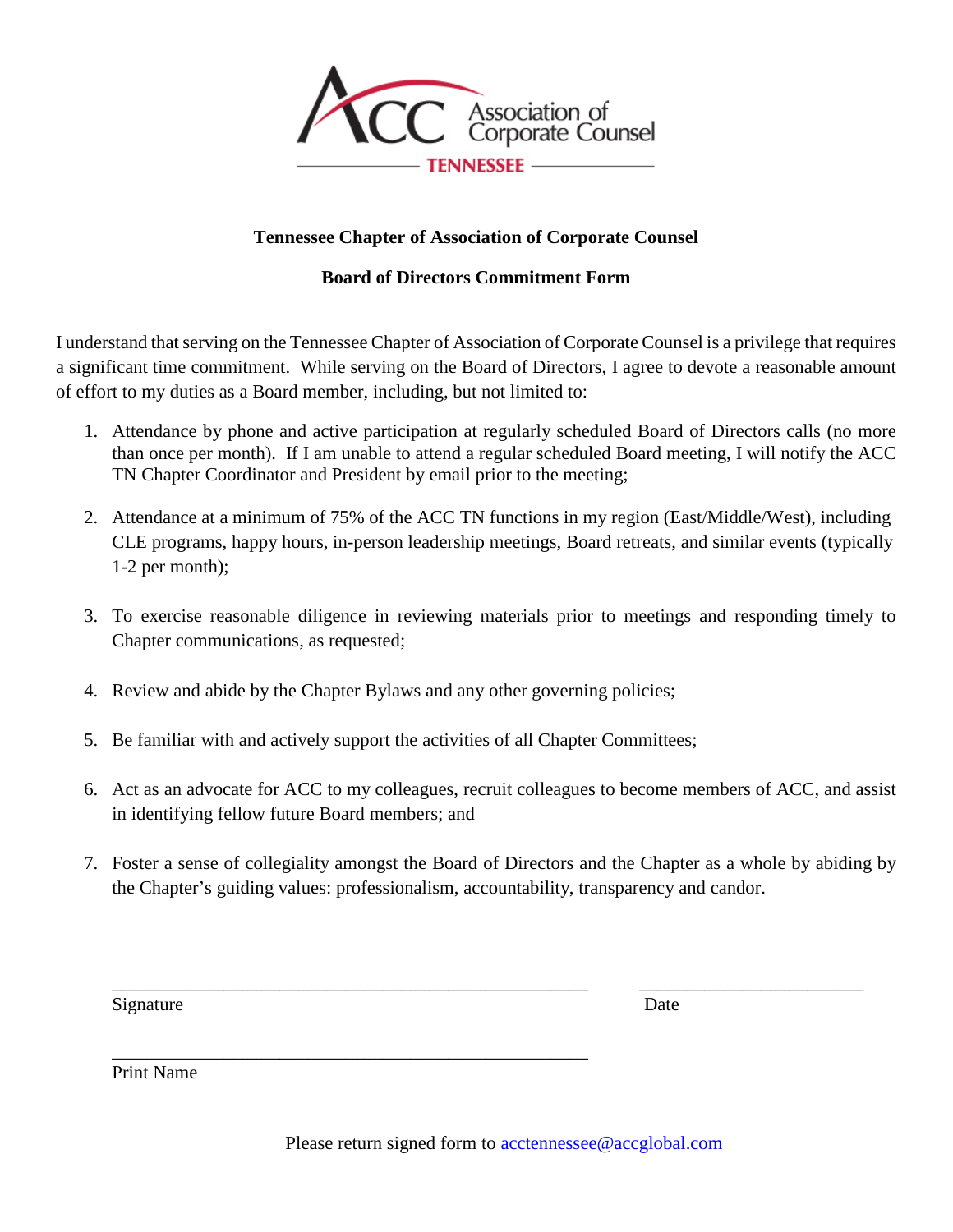

## **CONFLICTOFINTERESTPOLICY AND DISCLOSUREFORM**

This policy applies to all individual members of ACC Tennessee's Board, officers, committee members and contractor personnel ("Chapter Leader(s)"). In recognition of the multiple potential capacities and interests of many persons serving in leadership positions for ACC Tennessee, including but not limited to emeritus positions, with potential overlaps of responsibility between employers and various other organizations or entities, the members of the Board of Directors (the "Board") of the Association of Corporate Counsel, Tennessee Chapter (ACC Tennessee) do hereby establish the means by which Chapter Leaders must act at all times to further the best interests of ACC Tennessee. A conflict is any actual, potential or apparent activity, transaction or relationship that presents or may present a conflict between the fiduciary obligations to ACC Tennessee and the Chapter Leader's personal, financial, business or other interests; e.g. circumstances in which a Chapter Leader or a family member may obtain a personal benefit or pecuniary gain as a result of an ACC Tennessee transaction. The purpose of this policy is to help inform the Board and other Chapter Leaders about what constitutes a conflict of interest, to assist them in identifying and disclosing actual, apparent and potential conflicts, and to providing a process for responding to conflicts of interest where necessary.

### **CONFLICT OF INTEREST POLICY**

- 1. Chapter Leaders have a duty to conduct themselves without conflict in the interests of ACC Tennessee. In their respective capacities, Chapter Leaders must subordinate personal, individual business, thirdparty, and other interests to the welfare and best interests of ACC Tennessee.
- 2. A conflict of interest is a transaction or relationship which presents or may present a conflict between a Chapter Leader's obligations to ACC Tennessee and the Chapter Leader's personal, financial, business or other interests.
- 3. Conflicts of interest are not necessarily prohibited or harmful to ACC Tennessee, but a full, prompt and complete disclosure of all actual and potential conflicts and a determination by the disinterested members of the Executive Committee and other designees as the President may determine regarding conflicted Chapter Leader(s), who shall be recused from participating in debates and voting on the matter – is required.
- 4. All actual, apparent and potential conflicts of interests will be disclosed by Chapter Leaders to ACC Tennessee's Executive Committee, including the President and the President's designees, through the annual disclosure form and/or whenever a conflict arises. A Chapter Leader's failure to comply may result in disciplinary action, up to and including, termination.
- 5. The most senior disinterested member of ACC Tennessee's Executive Committee will lead compliance with this Policy, beginning with a determination as to whether or not a conflict exists and what subsequent action is appropriate (if any). The ACC Tennessee Executive Committee shall inform the Chapter Leaders(s) of any determination and action.
- 6. The ultimate authority to amend, modify, interpret and enforce this Policy remains with the Board, including the right to uphold, modify or reverse the determination and actions originally set by the Executive Committee, excepting, however, any interested Board member(s)'s participation.
- 7. On an annual basis, all Chapter Leaders shall be provided with a copy of this Policy and required to complete and sign the acknowledgment and disclosure form below. All completed forms shall be provided to and reviewed by the ACC Tennessee Executive Committee, President and designees, together with all other conflict information provided by Chapter Leaders. Completed forms shall be maintained for a period of three years by the ACC Tennessee's Executive and Governance Committees.